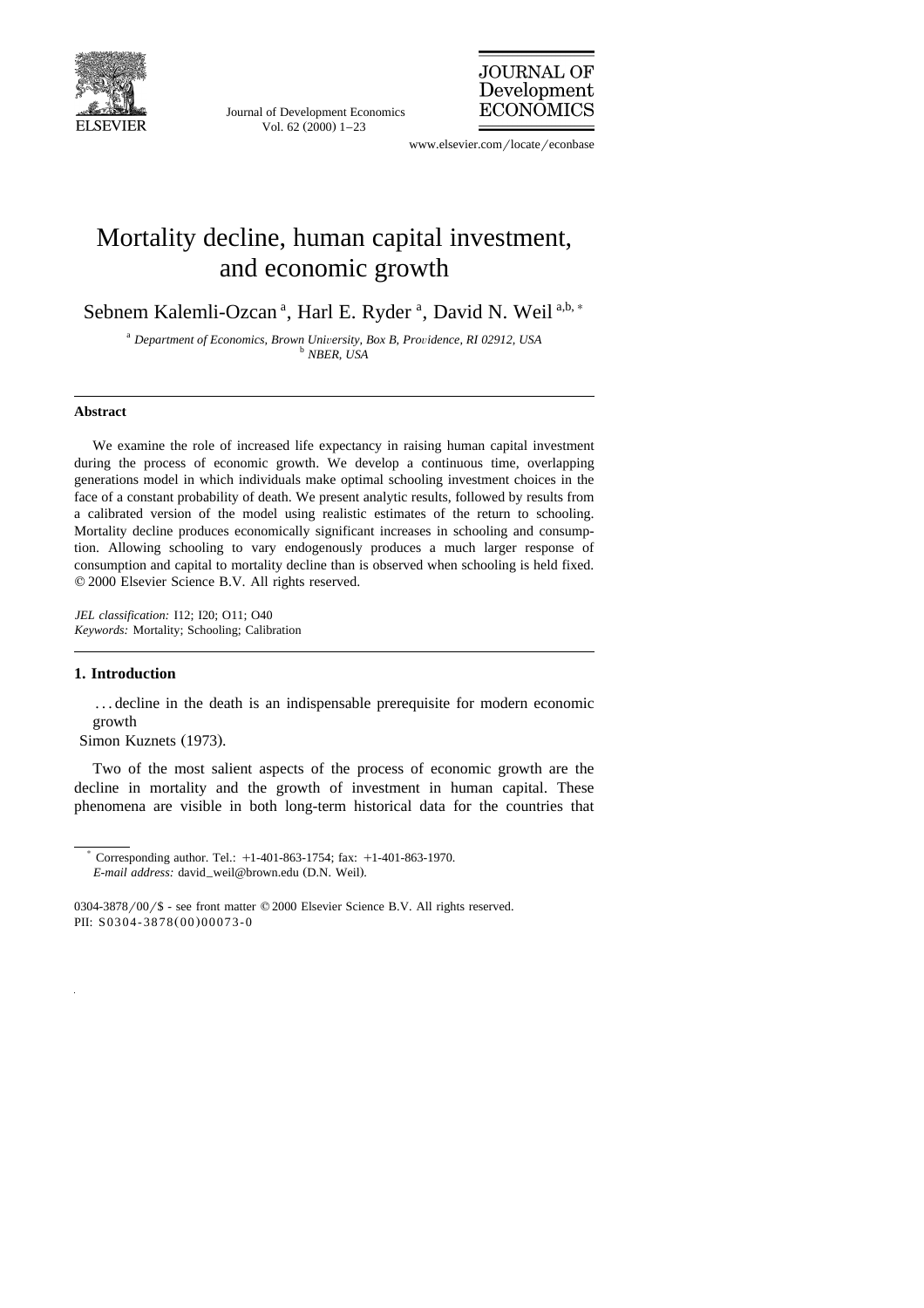developed early as well as broadly, and in more accelerated form, in the post-World War II period. Over the 19th century, e.g., life expectancy at birth in England rose from 37.3 to 48.2 years, and by 1930, it had reached 60.8. The average number of years of schooling rose from 2.3 for the cohort born 1801–1805 to 9.1 for the cohort born  $1897-1906$ .<sup>1</sup> Averaging across lower income countries, life expectancy at birth rose from 42.2 in 1950 to 63.3 in 1990. Gross secondary school enrollment increased from  $17.1\%$  in 1960 to 46.9% in 1990.<sup>2</sup>

Both the decline in mortality and the increase in schooling are intimately related to several aspects of the growth process. Mortality fell both directly because of higher incomes (which led to better nutrition) and because of advances in health technology. Mortality decline, in turn, triggered the process of demographic transition, in which, with a varying lag, fertility rates fell.<sup>3</sup> The increase in human capital accumulation has been attributed to an increase in the return to schooling (Foster and Rosenzweig, 1996; Mincer, 1996). Higher investment in human capital has in turn been linked to changes in fertility behavior, via a quality–quantity tradeoff (Becker and Lewis, 1973); to an increase in the growth rate of technology (Lucas, 1988); and directly to a higher level of output (Mankiw et al., 1992).

In this paper, we look at a direct relationship between mortality and human capital accumulation. Specifically, we study the effect of mortality decline in raising human capital accumulation by increasing the horizon over which investments in schooling will be paid off. Although much of the decline in mortality has been in infancy, before any investment in schooling will have taken place, there have also been significant declines in mortality later in life. For example, in Sweden, male life expectancy at age 5 rose from 48.3 to 57.7 between 1800 and 1900. Over the same period, life expectancy at birth rose from 35.9 to 54.3. In India, male life expectancy at age 10 rose from 39.0 to 48.8 over the period 1951–1971. Over the same period, male life expectancy at birth rose from 32.4 to  $46.4^{4}$ 

The effect of mortality on education has been investigated both empirically and theoretically. Ram and Schultz (1979) argued that improvements in mortality were an important incentive to increase investment in education, and that the post-war experience of India was consistent with this incentive effect being significant. Preston (1980) calculated the degree to which reductions in mortality raised the internal rate of return to investments in education, but found that increases in the return to schooling were not sufficient to explain large increases in enrollment. Meltzer (1992) extended Preston's work, arguing that the elasticity of enrollment

<sup>&</sup>lt;sup>1</sup> Livi-Bacci (1997), Table 4.3. Matthews et al. (1982), Table E.1.. <sup>2</sup> Life expectancy is from Schultz (1997). School enrollment is from World Bank Development Indicators (1999). The samples used in the two sources differ slightly.<br><sup>3</sup> See Easterlin (1996), Chap. 6, for a discussion of these issues.<br><sup>4</sup> Keyfitz and Flieger (1968), Ram and Schultz (1979).